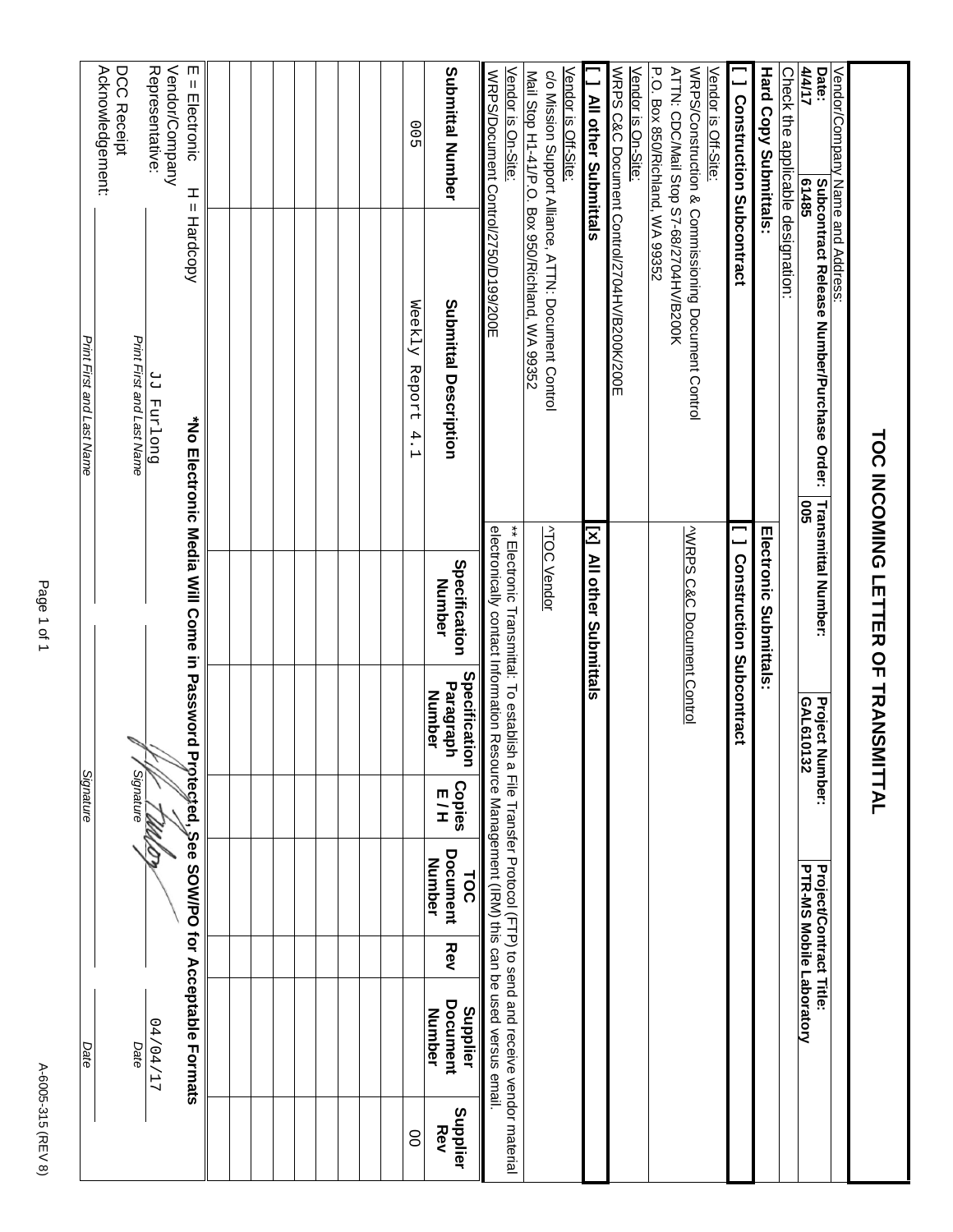

## **WEEK 4.1 REPORT – PTR-MS Tour**

## **March 15th, 2017**

#### **Summary**

On March 15<sup>th</sup> the Mobile Lab was used from 12:30 PM to 5:30 PM. Preparation for a tour and shut-down of the lab occurred at Columbia Basin Analytical Laboratories (CBAL). The mobile lab was in transit or at the Hanford Site, 200 E area, from 1:15 PM until 5:25 PM. At 4:10 PM a brief tour of the Mobile Lab was given to approximately 10 individuals from the Department of Energy and Washington River Protection Solutions. Data collected from this day's activities will be used to gain experience in data handling for the Picarro analyzer. This trip also provided an opportunity to test the LogMeIn software in the field.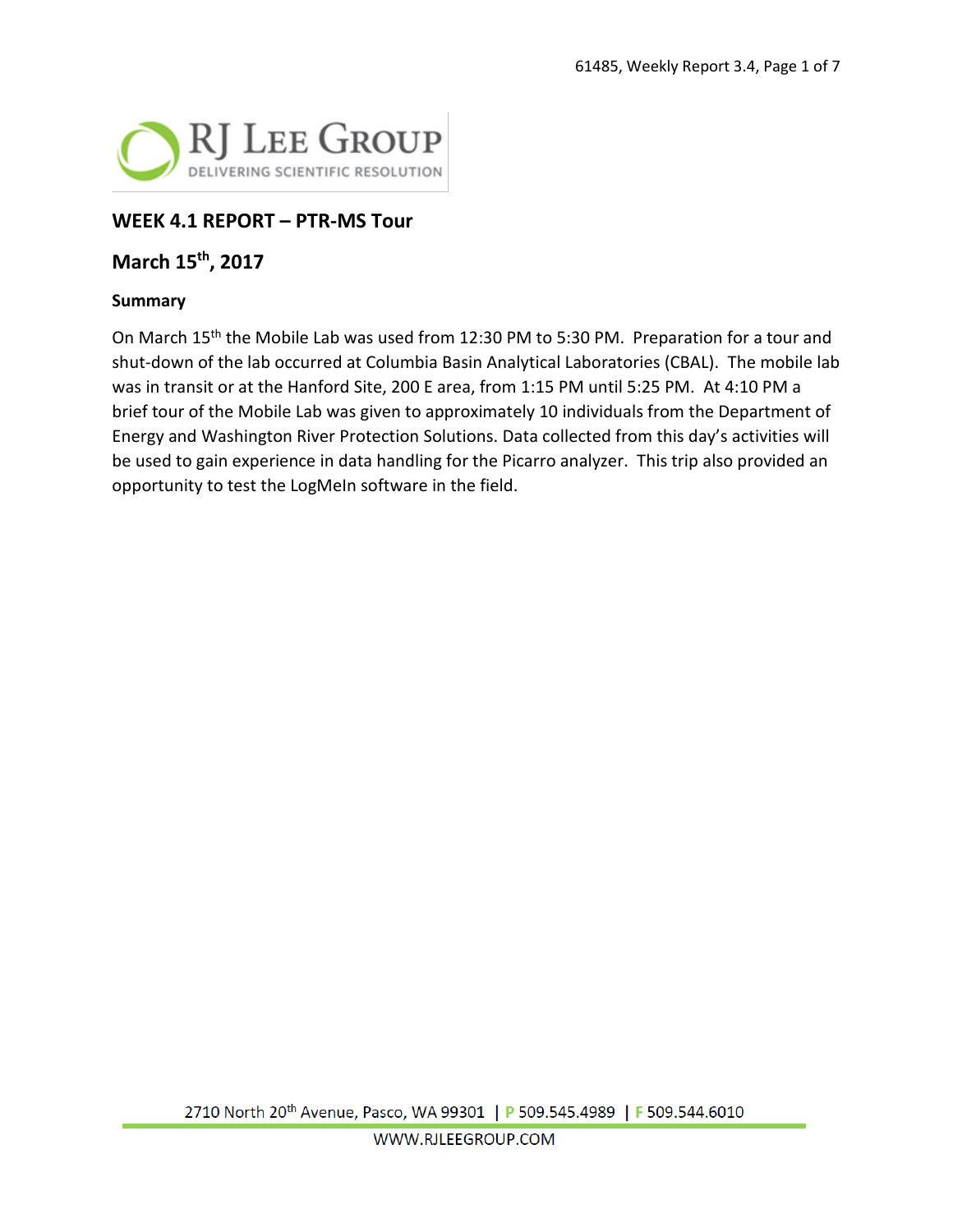# **WEEK 4.1 REPORT – Mobile Lab Maintenance**

## **March 16th, 2017**

## **Summary**

On March 16<sup>th</sup> the Mobile Lab was used at from 8:00 AM to 1:15 PM. Data from March 15<sup>th</sup> was loaded onto an external hard drive for the data handling team to gain experience working with data from the Picarro. During this time period all mass flow controllers were removed from the Mobile Lab and sent to Energy Northwest for recertification. Additionally, the gas cylinder for helium was removed to be filled to support GC-MS work. The ultra-high purity nitrogen cylinder was also removed and replaced to support the thermal desorption unit and to provide dilution gas for the preparation of standards, the operation of the liquid calibration unit and the purging of the ammonia monitor detection cell.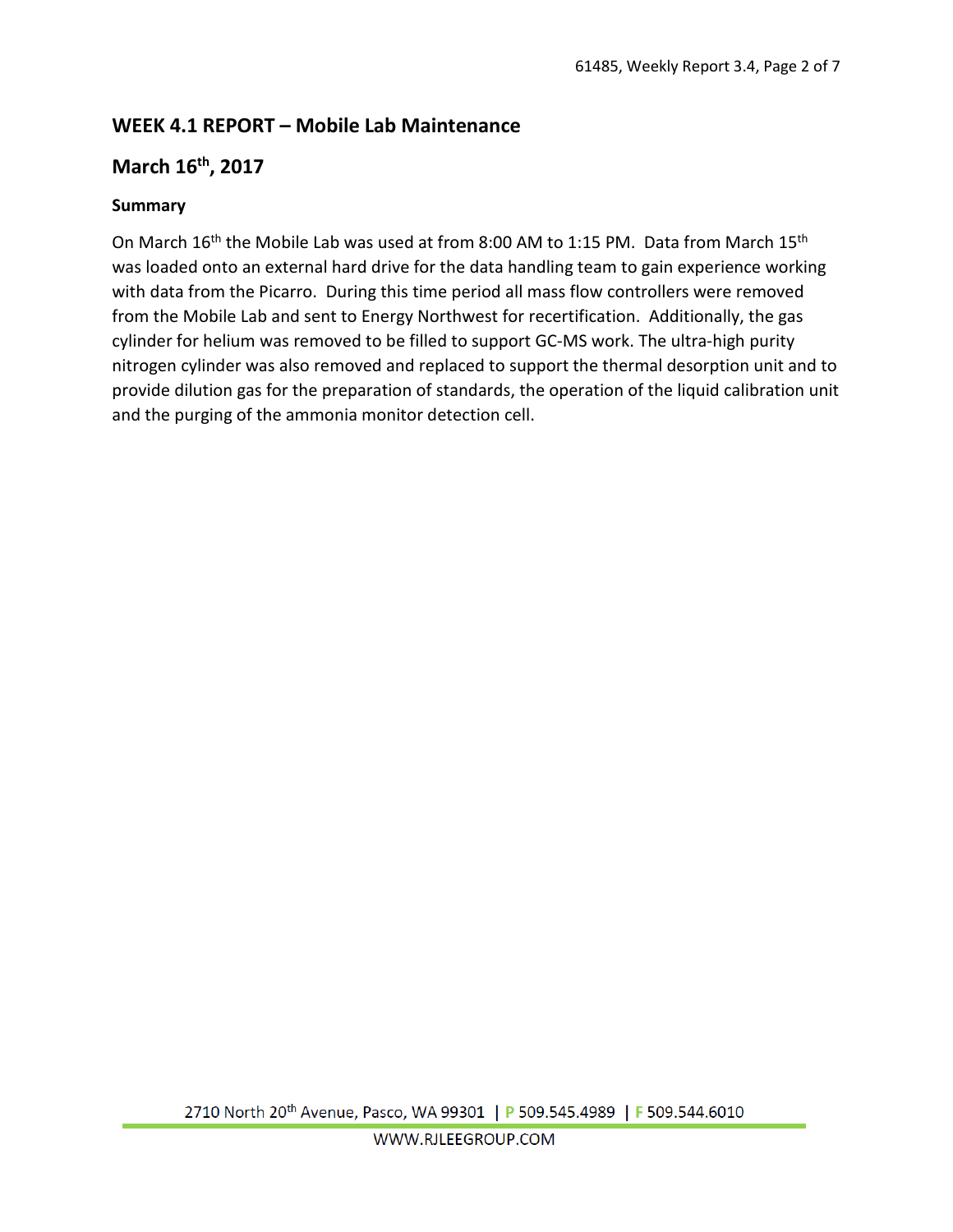# **WEEK 4.1 REPORT – PTR-MS and Picarro Time Synchronization Experiments**

## **March 17th, 2017**

## **Summary**

On March 17<sup>th</sup> the Mobile Lab was used at CBAL from 8:00 AM to 11:00 AM to perform several experiments to determine standard operational protocols and operational characteristics. One experiment compared the ammonia tailing behavior of polyether ether ketone (PEEK) and perfluoroalkoxy alkane (PFA) tubing. The other experiment compared PTR-MS and Picarro signal peak times.

For the first experiment described, a mixed standard of ammonia and volatile organic compounds was connected to the Mobile Lab cab tee in the sampling line and analyzed by the Picarro and PTR-MS through the standard sampling system made of PFA tubing. The canister valve was opened for approximately 1 second every two minutes to provide a signal. Then PEEK tubing was connected directly to the Picarro and the canister and the experiment was repeated. The resulting signals are compared in Figure Time 3.4.3a. It was found that at lower concentrations of ammonia PEEK tubing had less tailing than PFA. At higher concentrations, the type of tubing made little difference.

In the other experiment, the data from the PFA tubing portion of the first experiment was compared between the PTR-MS and the Picarro. The purpose was to understand what the time difference is between the detection of a single sample using the two methods. A graph displaying the signals along the same time axis is displayed in Figure Time 3.4.3b and a table for comparing the times of the corresponding apexes is shown in Figure Time 3.4.3c.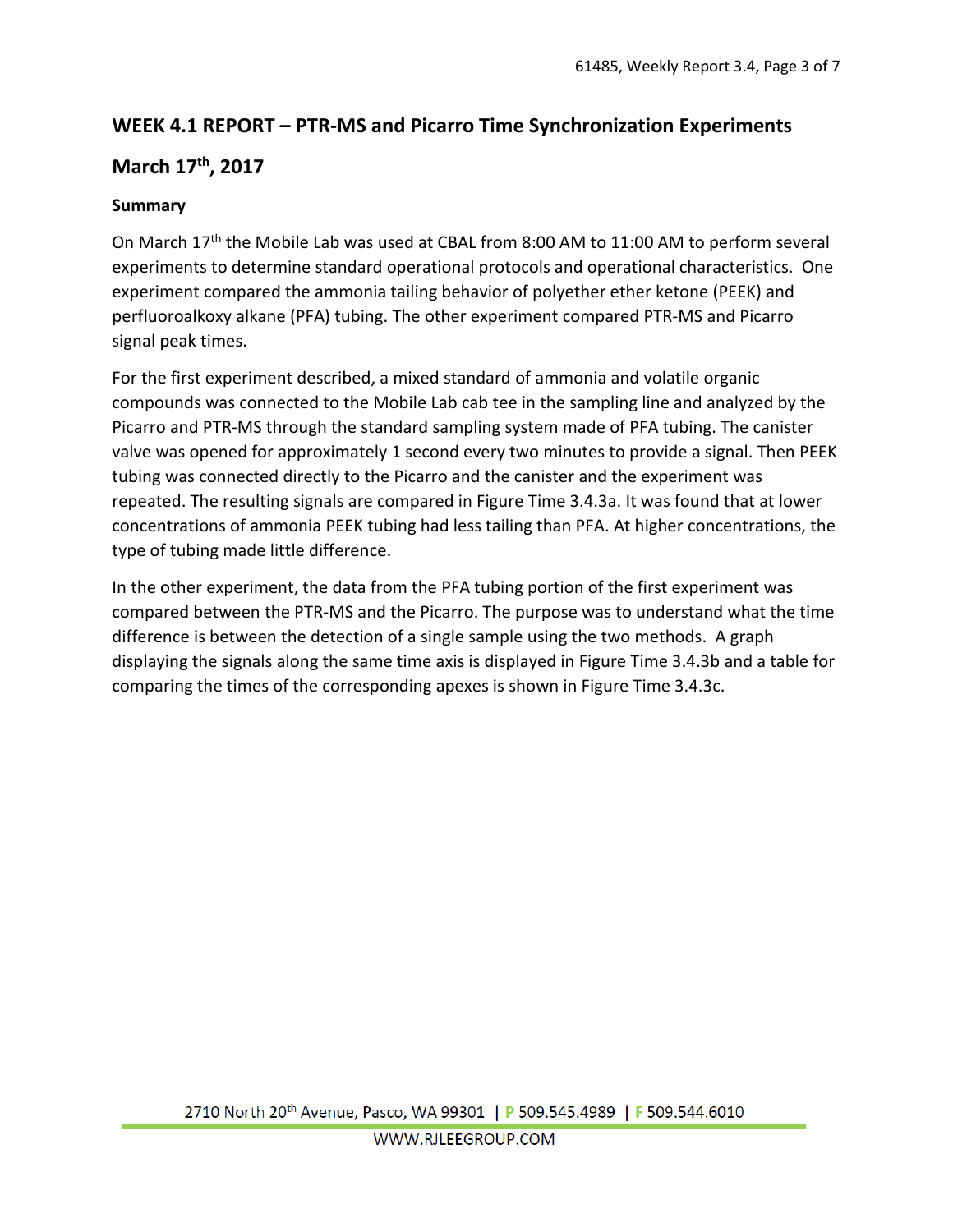# **March 17th, 2017**

## **Figure Time 3.4.3a**

Figure Time 3.4.3a displays Picarro signal through PEEK, orange, and PFA, blue, tubing aligned by peaks. Please note that although these experiments were not simultaneous the time scale for both plots is equivalent so that tailing behavior can be compared. Also, note that the increase in background and noise for the PEEK tubing was due to the nature of the experiment. The inlet tubing was exposed to ambient air and the noise is probably due to ammonia from the analyst's hands. The tailing behavior for the PEEK and PFA tubing appears similar except in the case of the fourth peak where the PFA tubing has increased tailing compared to apex height.

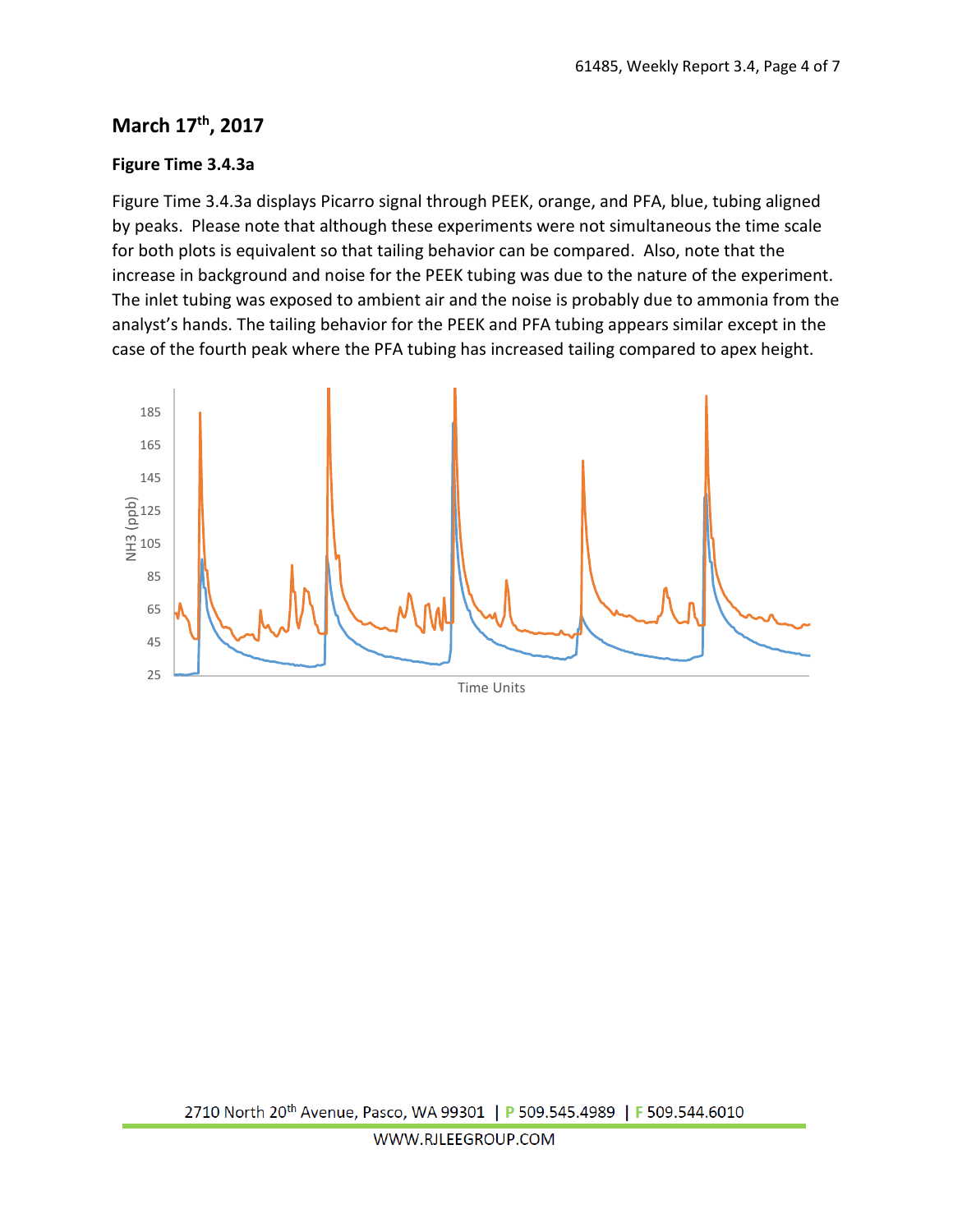#### **Figure Time 3.4.3b**

Figure Time 3.4.3b displays Picarro signal in blue and PTR-MS signal of benzene in orange when individual samples were analyzed simultaneously. This experiment indicates very little delay between the PTR-MS and Picarro signals. A table comparing these times is in Figure Time 3.4.3c.



#### **Figure Time 3.4.3c**

Figure Time 3.4.3c is a table that compares the time of the apexes in Figure Time 3.4.3b. It was found that on average the Picarro will detect a signal 0.8 seconds after the PTR-MS. In practice an ammonia peak within 0 to 2 seconds after a PTR-MS signal may be considered from the same air sample.

| <b>Apex Time</b> |                   |                   |  |  |  |  |  |  |  |  |
|------------------|-------------------|-------------------|--|--|--|--|--|--|--|--|
| <b>Picarro</b>   | PTR-<br><b>MS</b> | <b>Difference</b> |  |  |  |  |  |  |  |  |
| 9:45:05          | 9:45:04           | 0:00:01           |  |  |  |  |  |  |  |  |
| 9:47:04          | 9:47:04           | 0:00:00           |  |  |  |  |  |  |  |  |
| 9:49:04          | 9:49:04           | 0:00:00           |  |  |  |  |  |  |  |  |
| 9:51:06          | 9:51:04           | 0:00:02           |  |  |  |  |  |  |  |  |
| 9:53:05          | 9:53:04           | 0:00:01           |  |  |  |  |  |  |  |  |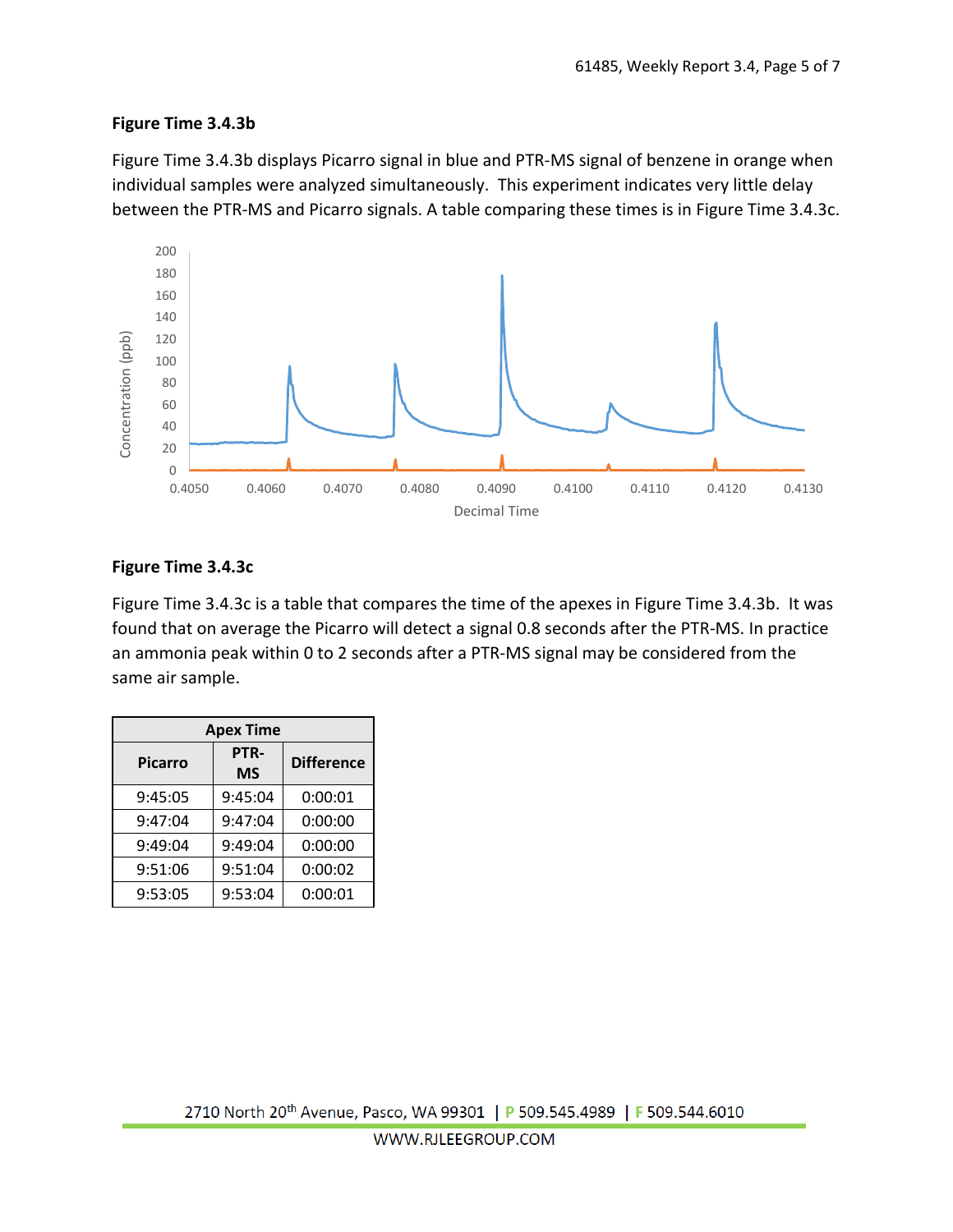# **WEEK 4.1 REPORT – Picarro Flow Check**

# **March 20th, 2017**

### **Summary**

On March 20<sup>th</sup> the Mobile Lab was used at CBAL from 8:00 AM to 9:30 AM to perform a verification check of the Picarro. The Mesa Labs Defender 520 flow controller (SN 134085) was used to check the flow rate of the Picarro inlet sampling line.

2710 North 20<sup>th</sup> Avenue, Pasco, WA 99301 | P 509.545.4989 | F 509.544.6010